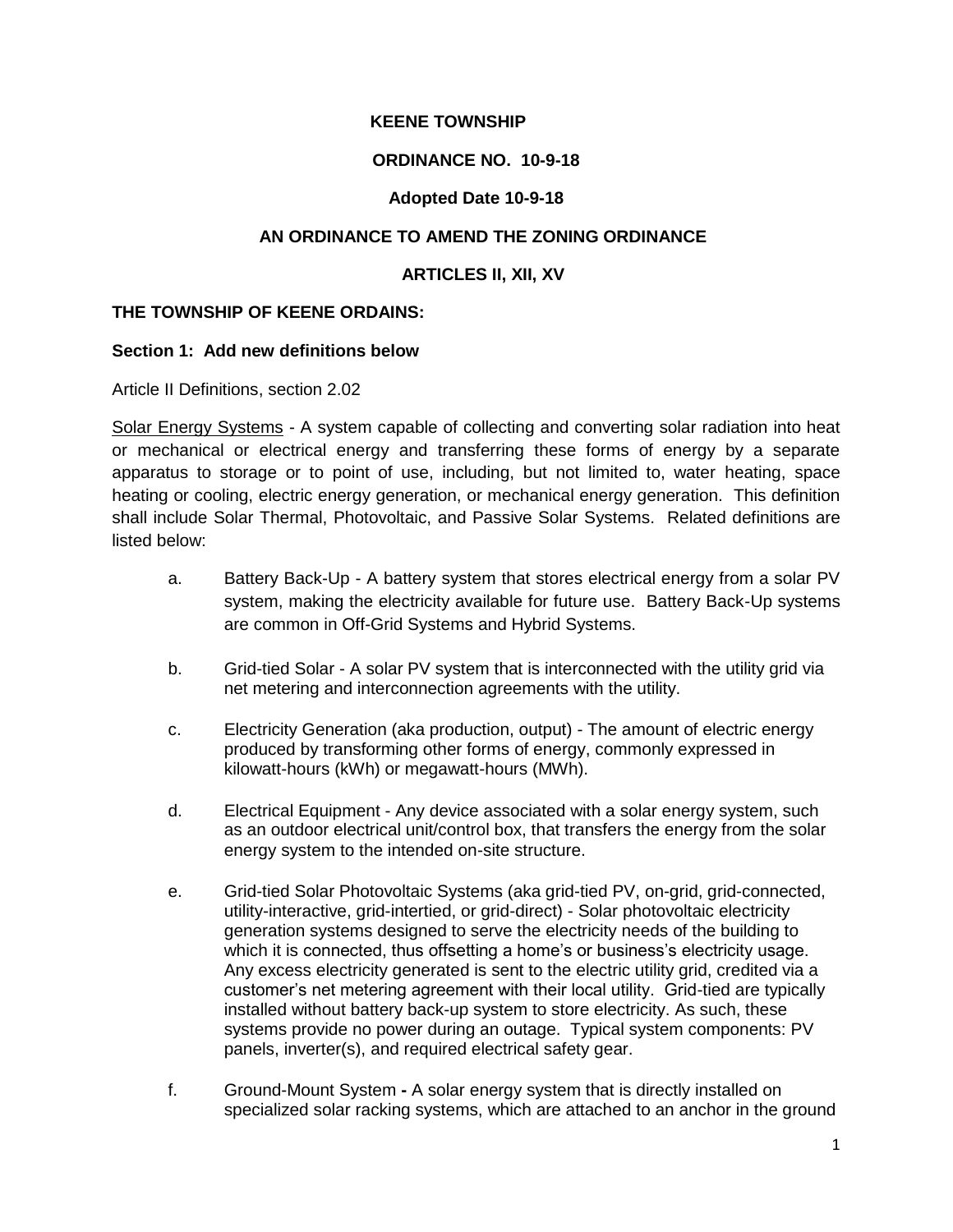and wired to connect to an adjacent home or building. Ground-mount systems may be applicable when insufficient space, structural and shading issues, or other restrictions prohibit rooftop solar.

- g. Hybrid Solar Photovoltaic Systems (aka grid-tied PV with battery back-up) Solar photovoltaic electricity generation systems designed to serve the electricity needs of the building to which it is connected, thus offsetting a home's or business's electricity usage, while also utilizing a battery back-up in the event of a power outage. This is the only system that provides the ability to have power when the utility grid is down. Typical system components include: PV panels, inverter(s), and required electrical safety gear, battery bank, and a charge controller.
- h. Inverter A device that converts the Direct Current (DC) electricity produced by a solar photovoltaic system is converted to useable alternating current (AC).
- i. Kilowatt (kW) **-** Equal to 1000 Watts; a measure of the use of electrical power.
- j. Kilowatt-hour (kWh) A unit of energy equivalent to one kilowatt (1 kW) of power expended for 1 hour of time.
- k. Mounting The manner in which a solar PV system is affixed to the roof or ground (i.e. roof mount, ground mount, pole mount).
- l. Megawatt (MW) Equal to 1000 Kilowatts; a measure of the use of electrical power.

Megawatt-hour (MWh) - A unit of energy equivalent to one Megawatt (1 MW) of power expended for 1 hour of time.

- m. Net Meter On-grid solar PV systems connected to the utility grid use a net meter, typically provided and installed by the local utility, to measure the flow of electricity from the solar system for the purposes of net metering.
- n. Net Metering A billing arrangement that allows customers with grid-connected solar electricity systems to receive credit for any excess electricity generated onsite and provided to the utility grid.
- o. Off-Grid Solar Photovoltaic Systems with battery back-up Solar photovoltaic electricity systems designed to operate independently from the local utility grid and provide electricity to a home, building, boat, RV (or remote agricultural pumps, gates, traffic signs, etc.). These systems typically require a battery bank to store the solar electricity for use during nighttime or cloudy weather (and/or other back-up generation). Typical system components include: PV panels, battery bank, a charge controller, inverter(s), required disconnects, and associated electrical safety gear.
- p. Orientation (or Azimuth) **-** In the northern hemisphere, true solar south is the optimal direction for maximizing the power output of solar PV. Proper orientation and access to sun are critical for achieving maximum energy production potential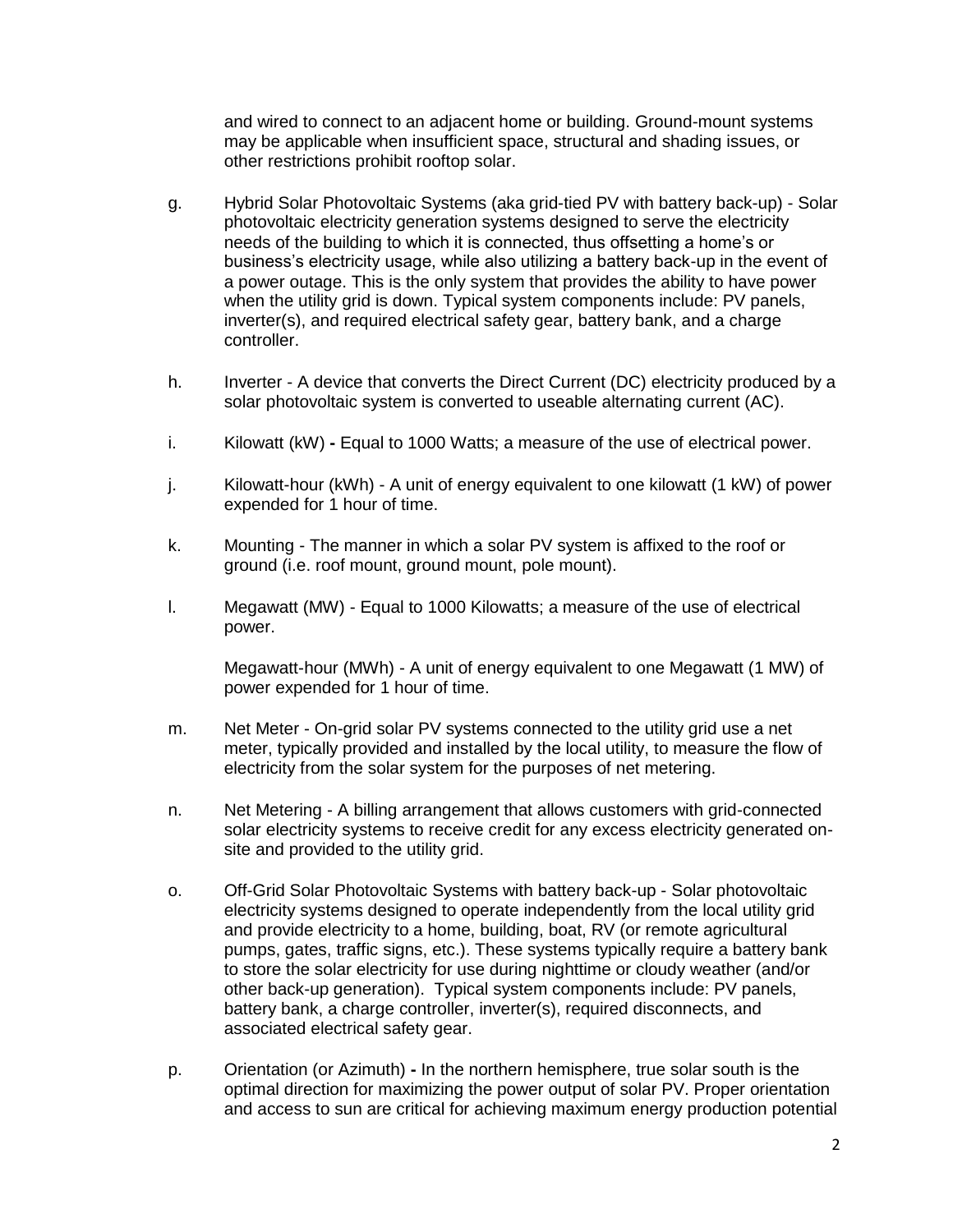(ideally, the orientation of the solar energy system ensures that solar access is not obstructed by other buildings, shade trees, chimneys, HVAC systems, or other equipment).

- q. Passive Solar Techniques, design, and materials designed to take advantage of the sun's position throughout the year (and the local climate) to heat, cool, and light a building with the sun. *Passive solar* incorporates the following elements strategically to maximize the solar potential of any home or building (namely, maximizing solar heat gain in winter months and minimizing solar heat gain in summer months to reduce heating/cooling demand; and maximizing the use of daylighting to reduce demand for electricity for lighting): strategic design and architecture, building materials, east-west and building lot orientation, windows, landscaping, awnings, ventilation
- r. Photovoltaic (PV) System **-** A solar energy system that produces electricity by the use of semiconductor devices, called photovoltaic cells, which generate electricity when exposed to sunlight. A PV system may be roof-mounted, ground-mounted, or pole-mounted.
- s. Pole-Mount Systems **-** A solar energy system that is directly installed on specialized solar racking systems, which are attached to pole, which is anchored and firmly affixed to a concrete foundation in the ground, and wired underground to an attachment point at the building's meter. Unlike ground-mount systems, pole-mount systems are elevated from the ground. Pole-mounted systems can be designed to track the sun (with single-axis or dual-axis tracking motors) and maximize solar output throughout the year.
- t. Power the rate at which work is performed (the rate of producing, transferring, or using energy). Power is measured in Watts (W), kilowatts (kW), Megawatts (MW), etc.
- u. PV-Direct Systems The simplest of solar photovoltaic electric systems with the fewest components (no battery back-up and not interconnected with the utility) designed to only provide electricity when the sun is shining. Typical system components include: PV panels, required electrical safety gear, and wiring.  $1$
- v. Racking **-** Solar energy systems are attached securely and anchored to structural sections of the roof-mounted or pole-mounted systems. Specially designed metal plates called flashings prevent leaks and are placed under shingles and over bolts to create a water-tight seal.
- w. Roof-Mount System (aka rooftop mounted, building mounted) **-** A solar energy system consisting of solar panels are installed directly on the roof of a home, commercial building, and/or an accessory structure, such as a garage, pergola, and/or shed. Solar panels are mounted and secured using racking systems specifically designed to minimize the impact on the roof and prevent any leaks or structural damage. Roof-mount systems can be mounted flush with the roof or tilted toward the sun at an angle.

 $\overline{\phantom{a}}$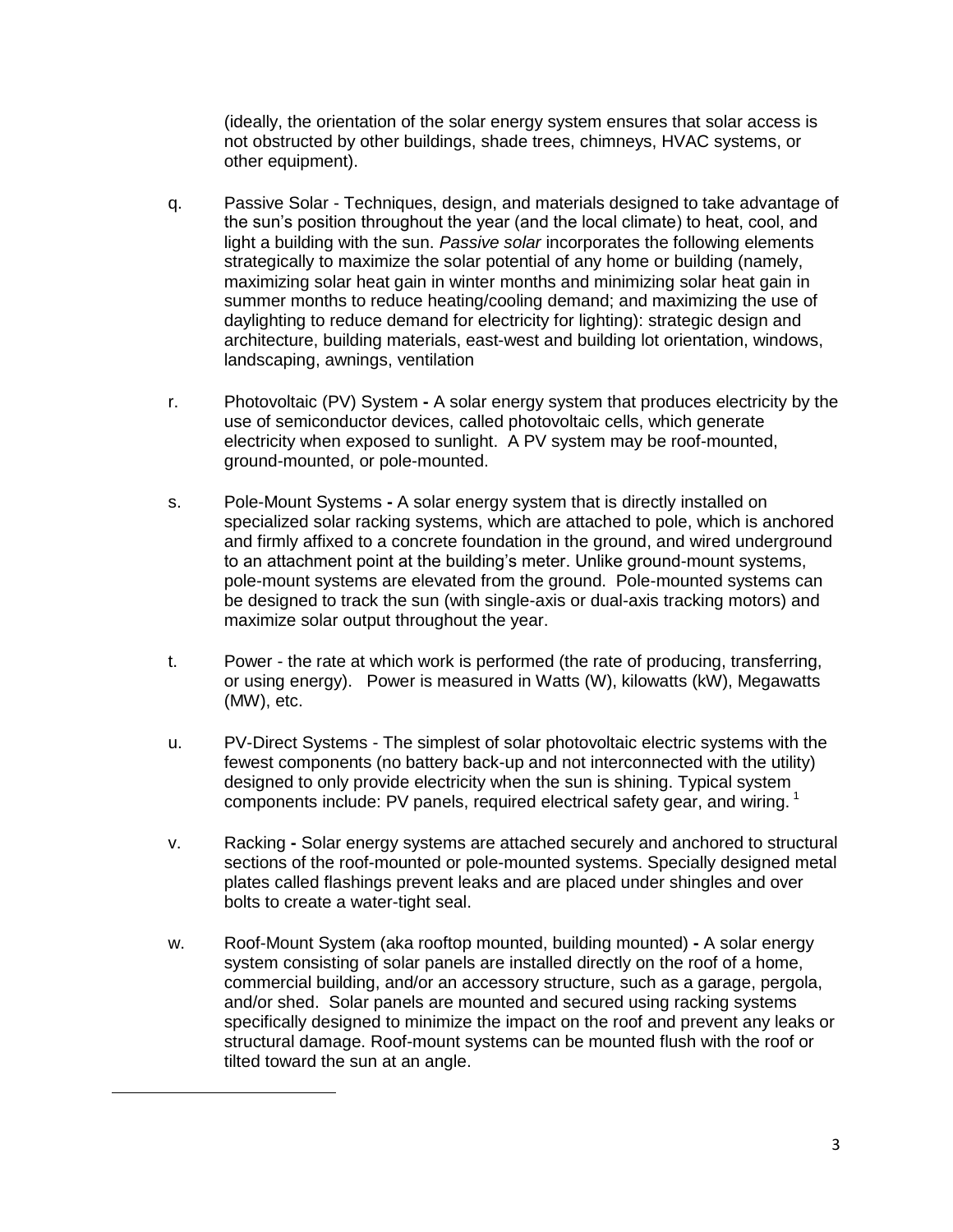- x. Solar Access **-** the ability of one property to continue to receive sunlight across property lines without obstruction from another's property (buildings, foliage or other impediment). Solar access is calculated using a sun path diagram.
- y. Solar Array **-** Multiple solar panels combined together to create one system.
- z. Solar Collector **-** A solar PV cell, panel, or array, or solar thermal collector device, that relies upon solar radiation as an energy source for the generation electricity or transfer of stored heat.
- aa. Solar Easement **-** An easement recorded for the purpose of which is to secure the right to receive sunlight across the real property of another for the continued access to sunlight necessary to operate a solar energy system. Parties may voluntarily enter into written solar easement contracts that are enforceable by law. An easement must be created in writing and filed, duly recorded and indexed in the office of the recorder of the county in which the easement is granted. A solar easement, once created, runs with the land and does not terminate unless specified by conditions of the easement.
- bb. Solar Glare **-** The potential for solar panels to reflect sunlight, with an intensity sufficient to cause annoyance, discomfort, or loss in visual performance and visibility.
- cc. Solar Photovoltaic (Solar PV) System Solar systems consisting of photovoltaic cells, made with semiconducting materials, that produce electricity (in the form of direct current (DC)) when they are exposed to sunlight. A typical PV system consist of PV panels (or modules) that combine to form an array; other system components may include mountain racks and hardware, wiring for electrical connections, power conditioning equipment, such as an inverter and/or batteries. For the purposes of this Ordinance, a solar PV system is defined as generating capacity of not more than 25 kilowatts for residential facilities and not more than two megawatts for non-residential facilities.
- dd. Solar Panel (or module) **-** A device for the direct conversion of sunlight into useable solar energy (including electricity or heat).
- ee. Solar Process Heat technologies provide industrial specific applications, including ventilation air preheating, solar process heating, and solar cooling.
- ff. Solar-Ready **-** The concept of planning and building with the purpose of enabling future use of solar energy generation systems. Solar-ready buildings, lots, and developments make it easier and more cost-effective to utilize passive solar techniques and adopt active solar technologies in the future. Solar-Ready Buildings are built anticipating future installation of active solar energy systems (including structural reinforcement, pre-wiring or plumbing for solar, and eastwest building orientation). Solar-Ready Lots are oriented to take maximal advantage of a location's solar resource. Solar-Ready Developments expand this concept to entire subdivisions.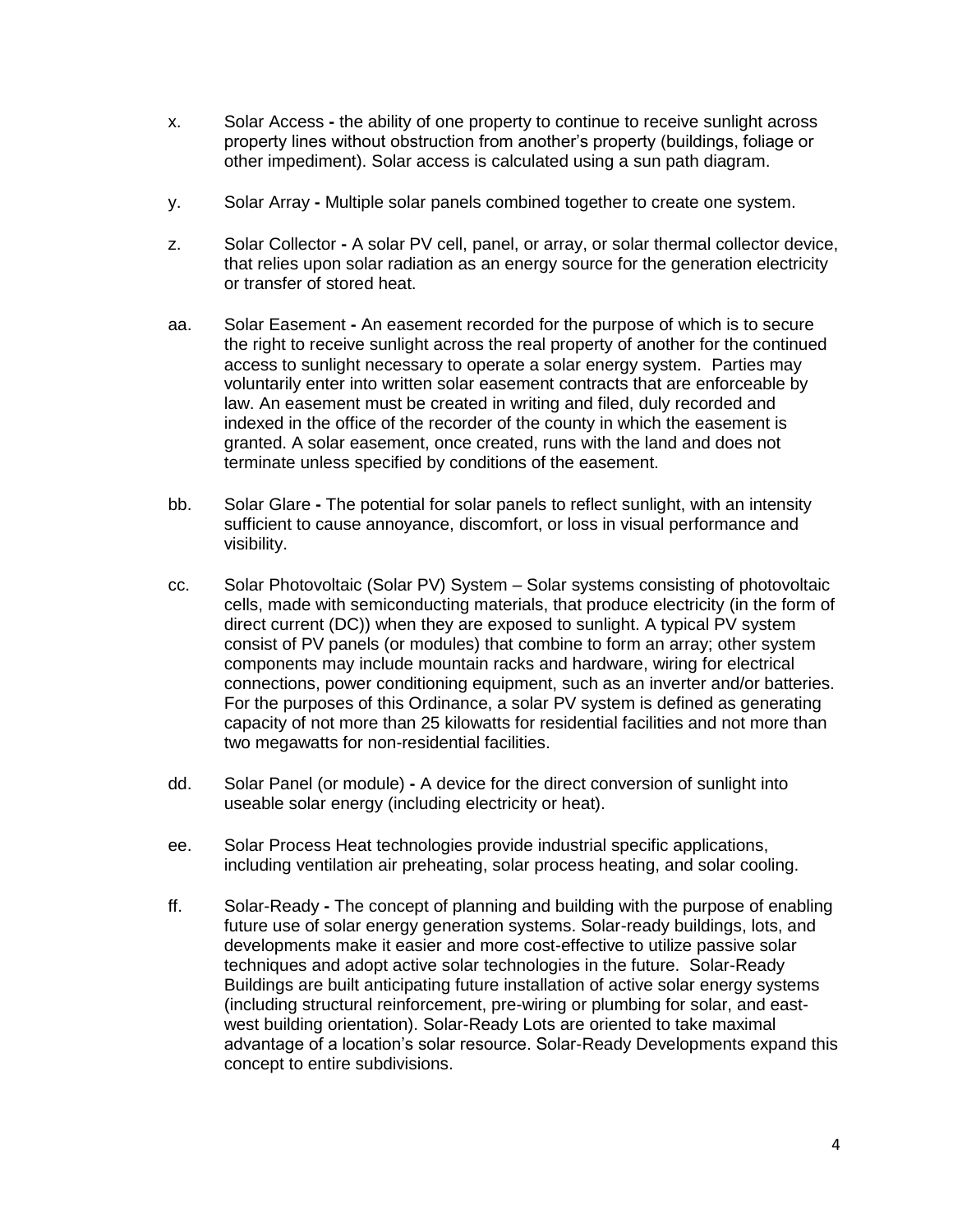- gg. Solar Thermal System (aka Solar Hot Water or Solar Heating Systems) **-** A solar energy system that directly heats water or other liquid using sunlight. Consist of a series of tubes that concentrate light to heat either water or a heat-transfer fluid (such as food-grade propylene glycol, a non-toxic substance) in one of two types of collectors (flat-plate collectors and evacuated tube collectors). The heated liquid is used for such purposes as space heating and cooling, domestic hot water, and heating pool water.
- hh. Tilt **-** The angle of the solar panels and/or solar collector relative to their latitude. The optimal tilt to maximize solar production is perpendicular, or 90 degrees, to the sun's rays at true solar noon. True solar noon is when the sun is at its highest during its daily east-west path across the sky (this is also known as  $0^{\circ}$  Azimuth). Solar energy systems can be manually or automatically adjusted throughout the year. Alternatively, fixed-tilt systems remain at a static tilt year-round
- ii. Watts  $(W)$  A measure of the use of electrical power (power (Watts) = voltage (volts) X current (Amps).

# **Section 2: Add "Solar Energy Systems" as a new special use to Article XII Special Uses**

### Section 12.27 – Solar Energy Systems

This ordinance aims to promote the accommodation of on-site residential and non-residential solar energy systems installed to reduce on-site energy consumption and associated equipment, as well as adequate access to sunlight necessary for such systems. This ordinance permits solar energy systems, while protecting the safety and welfare of adjacent and surrounding land uses through appropriate zoning and land use controls. Small scale solar energy systems shall be permitted in any zoning district as an accessory use, subject to specific criteria as set forth below. Ground or pole mounted and commercial scale solar energy systems require a special land use application. Where general standards and specific criteria overlap, specific criteria shall supersede general standards.

- A. This ordinance applies to all solar energy systems installed and constructed after the effective date of this Ordinance. For purposes of this Ordinance, "solar energy system" means a solar energy system as defined in section 2.02 Definitions. Solar energy systems constructed prior to the effective date of this ordinance shall not be required to meet the requirements of this ordinance. All solar energy systems shall be designed, erected, and installed in accordance with applicable manufacturer's instructions, local, state, utility, and national codes, regulations, and standards.
- B. The installation and construction of a *roof-mount solar energy system* shall be subject to the following development and design standards:
	- 1. A roof or building mounted solar energy system may be mounted on a principal or accessory building in all zoning districts. No zoning permit is required. An Ionia County Building Permit may be required.
	- 2. Any height limitations shall not be applicable to solar collectors provided that such structures are erected only to such height as is reasonably necessary to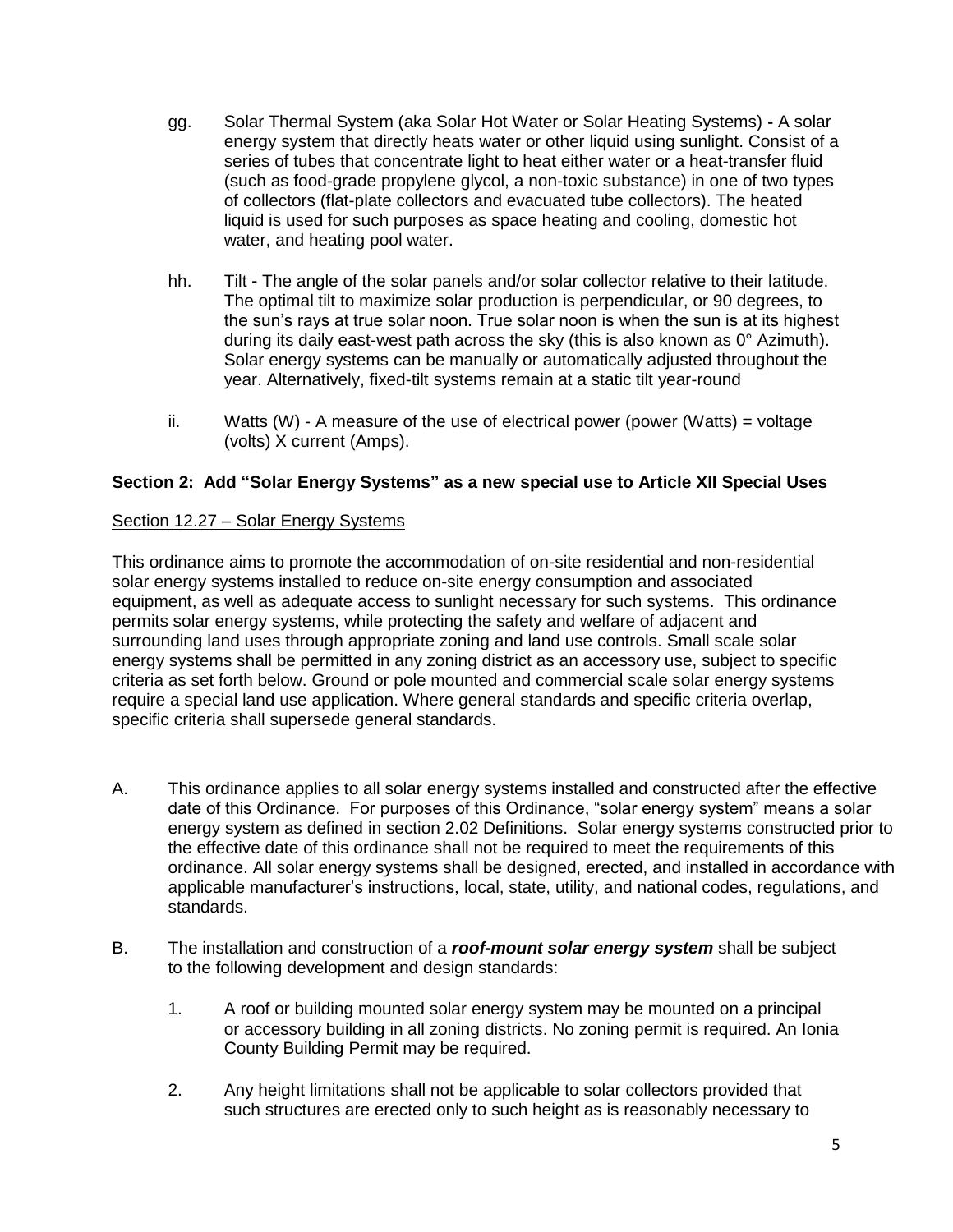accomplish the purpose for which they are intended to serve, and that such structures do not obstruct solar access to neighboring properties. The panels shall not extend past the roofline.

- 3. Placement of solar collectors on flat roofs shall be allowed provided that panels do not extend horizontally past the roofline.
- C. The installation and construction of *small collector systems mounted on fences or poles, or ground mounted* with collector surface areas less than twelve (12) square feet and less than six (6) feet high are permitted as an accessory use in all zoning districts. A small solar collector panel shall be setback from all property lines a minimum of 15 feet and a minimum of fifty (50) feet from a street right of way. No zoning permit is required for small solar collectors. This section does not apply to repair and replacement of existing solar energy equipment, provided that there is no expansion of the size or coverage area of the solar energy equipment.
- D. The installation and construction of a solar *large ground or pole mounted collector panel system* will require a special land use permit (larger than 12 square feet) and be subject to the following standards.
	- 1. The height of the solar collector and any mounts shall not exceed 30 feet when oriented at maximum tilt. A taller system structure may be approved if a need for more height can be demonstrated such as nearby trees, buildings or topography.
	- 2. The surface area of a ground or pole-mounted system, regardless of the mounted angle, shall be calculated as part of the overall lot coverage.
	- 3. The minimum solar energy system setback distance from the property lines shall be equivalent to the front lot line setback and accessory building side and rear setback requirements of the underlying zoning district.
	- 4. All power transmission lines from a ground mounted solar energy system to any building or other structure shall be located underground and/or in accordance with the building electrical code, as appropriate.
	- 5. A ground or pole mounted system may be up to a maximum size to provide electricity for the current and expected electricity use of the buildings on the property. An oversized system maybe approved if the applicant provides documentation that a larger system is needed. The maximum size of collector panels shall not exceed the energy amount as permitted by the local utility company.
	- 6. The minimum acreage to construct a ground or pole mounted system is two and a half (2.5) acres.
	- 7. A ground mounted or pole mounted solar energy system is permitted in all zoning districts.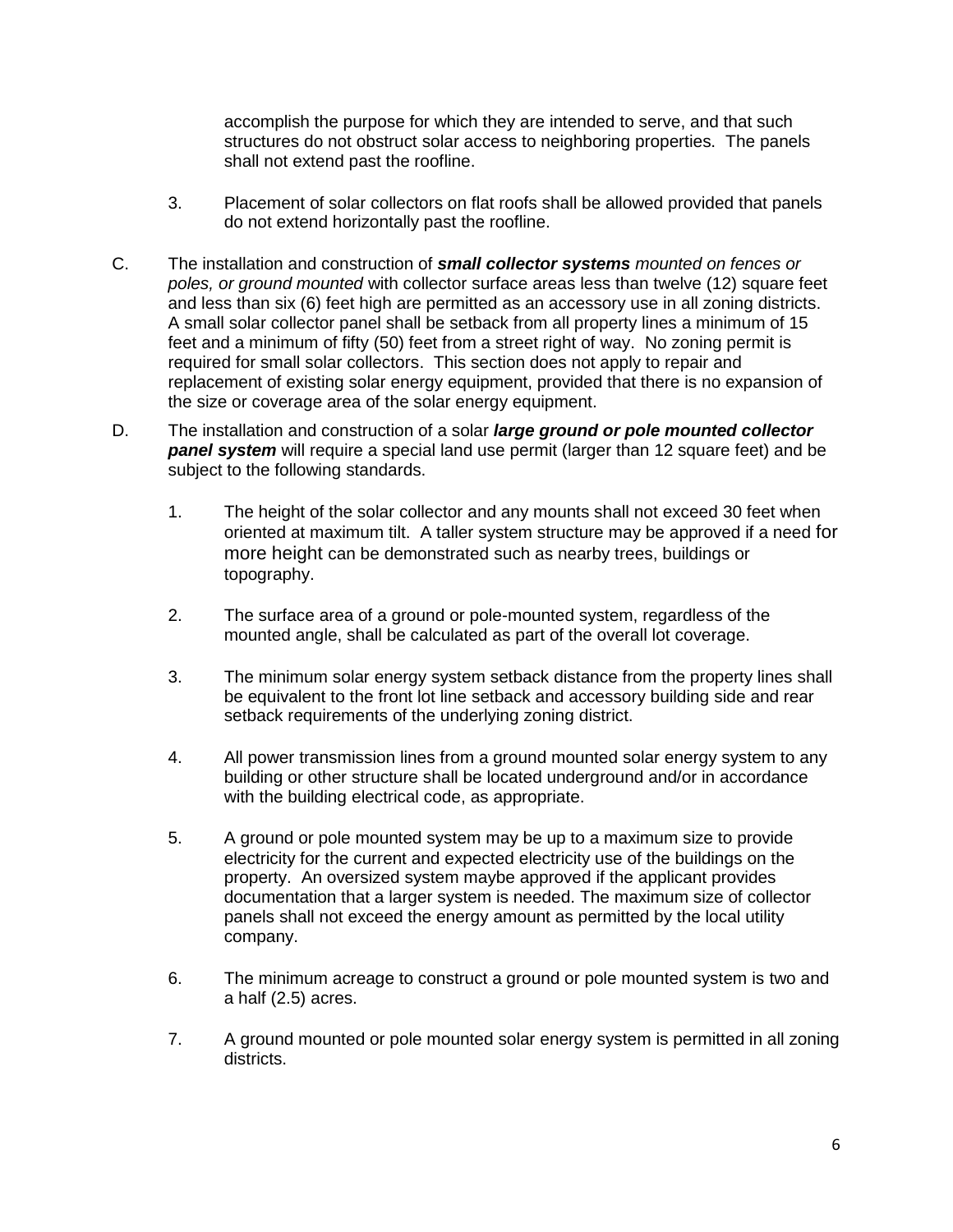- E. All electrical equipment associated with and necessary for the operation of solar energy systems shall comply with the following:
	- 1. Electrical equipment shall comply with the setbacks specified for front lot line and accessory structures in the underlying zoning district.
- F. Solar panels are designed to absorb (not reflect) sunlight; and, as such, solar panels are generally less reflective than other varnished or glass exterior housing pieces. However, solar panel placement should be prioritized to minimize or negate any solar glare onto nearby properties or roadways, without unduly impacting the functionality or efficiency of the solar system.
- G. A solar energy system shall not be used to display permanent or temporary advertising, including signage, streamers, pennants, spinners, reflectors, banners or similar materials. The manufacturers and equipment information, warning, or indication of ownership shall be allowed on any equipment of the solar energy system provided they comply with the prevailing sign regulations.
- H. A solar energy collector system shall be permanently and safely attached to the ground based on the manufactures installation guide. Solar energy collectors shall comply with building codes and other applicable Township, County, State and Federal requirements and permits.
- I. A solar energy system shall not be constructed until a zoning and building permit has been approved and issued along with the following requirements.
	- 1. Installation shall be constructed to the state codes, permits and manufactures instructions. Prior to operation, electrical connections must be inspected by the Ionia County Building Department Inspectors.
	- 2. Any connection to the public utility grid must be approved by the appropriate public utility.
	- 3. If solar storage batteries are included as part of the solar collector system, they must installed according to all requirements set forth in the National and State Electric Code and State Fire Code when in operation. When no longer in operation, the batteries shall be disposed of in accordance with the laws and regulations of the local and State and any other applicable laws and regulations relating to hazardous waste disposal.
	- 4. Unless otherwise specified through a contract or agreement, the property owner of record will be presumed to be the responsible party for owning and maintaining the solar energy system.
- J. If the ground mounted energy system is not used or abandoned for twelve (12) months then the following requirements will be applicable.
	- 1. If a ground mounted solar energy system is removed, any earth disturbance as a result of the removal shall be landscaped in accordance with the prior approval or local landscaping.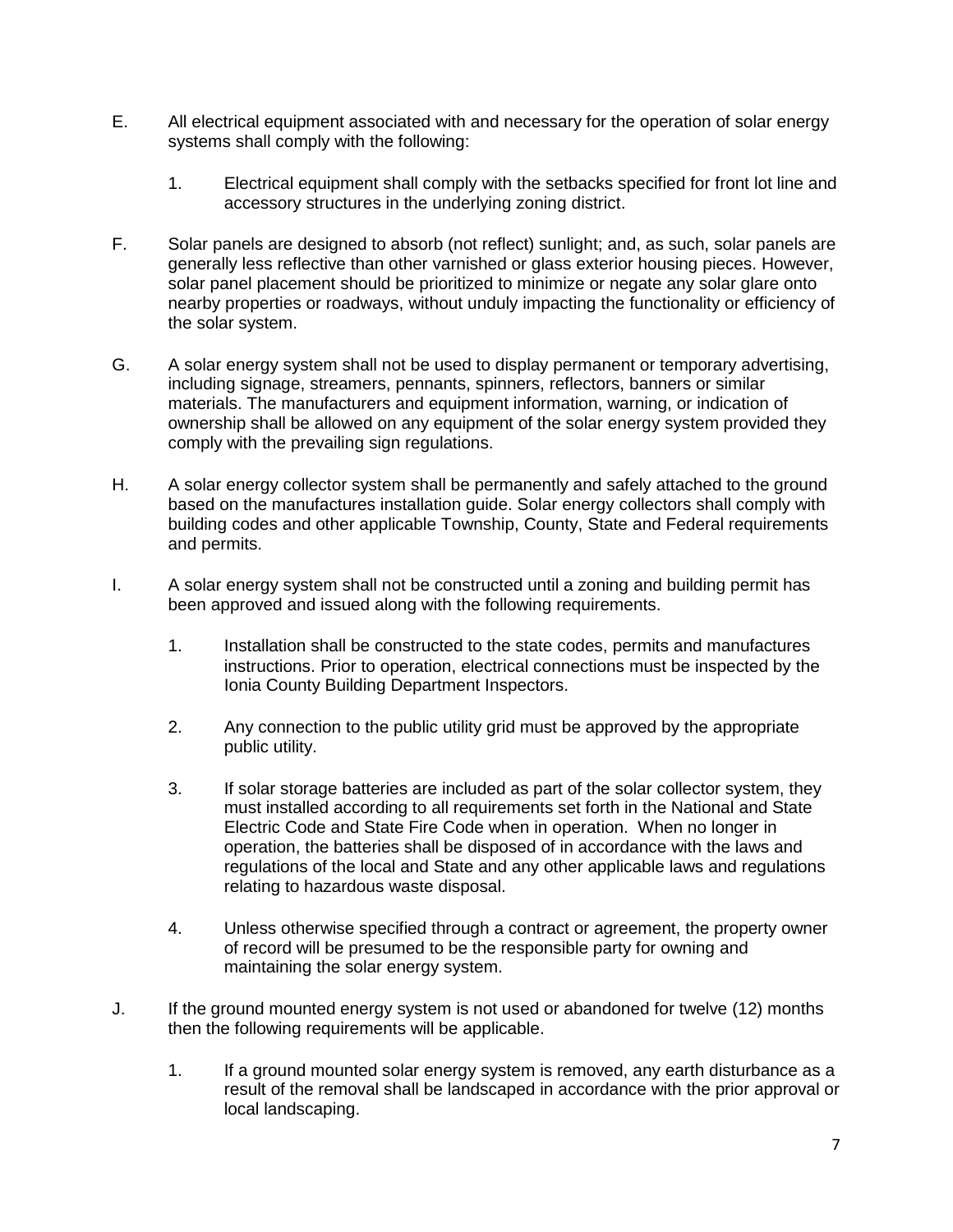- 2. A ground or pole-mounted solar energy system is considered to be abandoned or defective if it has not been in operation for a period of twelve (12) months. If abandoned, the solar energy system shall be repaired by the owner to meet federal, state, and local safety standards, or be removed by the owner within the time period designated by the municipal approval. If the owner fails to remove or repair the defective or abandoned solar energy system, the Township may pursue a legal action to have the system removed at the owner's expense.
- K. The installation and construction of a *commercial solar energy system* **(solar farm)** will require a special land use permit and be subject to the following standards.
	- 1. A commercial solar energy system may be established as principal or accessory uses in the AG Agriculture, AR Agriculture Residential Districts and in the RR Rural Residential District on parcels 40 or more acres. The following requirements apply:
		- a. Minimum Setbacks shall be 100 feet minimum from all lot lines and road right of ways. However, as a condition of approval, the Township may require increased setbacks if it determined that greater separation would better protect adjacent residents and landowners.
		- b. Maximum height allowed is 30 feet, measured from the natural grade below the unit to the highest point at full tilt. A taller system structure may be approved if a need for more height can be demonstrated such as nearby trees, buildings or topography.
		- c. Minimum Acreage for a solar farm is five (5) acres in the AG and AR Districts.
		- d. Views of collectors and equipment from residential properties or public right-of-way may be required to be screened. Screening methods may include the use of materials, colors, textures, screening walls, fences and landscaping that will blend the facility into the natural setting and existing environment.
		- e. A small sign with emergency contact information shall be installed on or near the solar energy equipment.
		- f. The area where the solar panel structures are located shall be enclosed with a six (6) foot high fence to prevent trespassing or vandalism.
	- 2. A decommissioning plan signed by the responsible party and the landowner (if different) addressing the following shall be submitted prior to approval:
		- a. Defined conditions upon which decommissioning will be initiated (i.e. end of land lease, no power production for 12 months, abandonment, etc.)
		- b. Removal of all utility owned equipment and non-utility owned equipment, conduit, structures, fencing, roads, solar panels, and foundations. The land owner may request to allow some items to remain such as an access road, fencing or concrete if approved by the Planning Commission.
		- c. Restoration of property to condition prior to development of the system, except as approved in b above.
		- d. The timeframe for completion of decommissioning activities.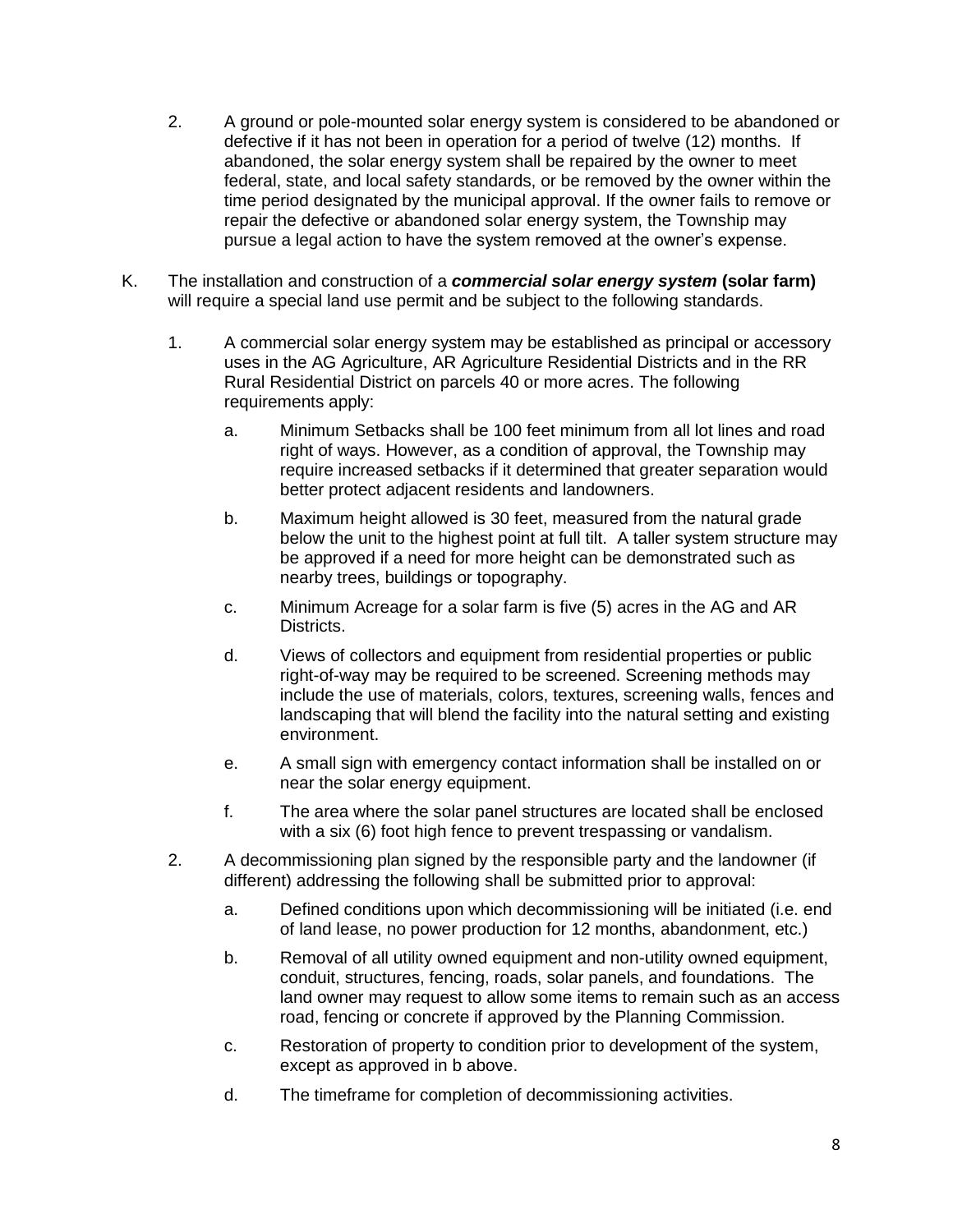- e. Description of any agreement or lease with landowner regarding decommissioning, if applicable.
- f. The entity or individual responsible for decommissioning.
- g. Plans for updating the decommissioning plan.
- h. A performance guarantee shall be posted in the form of a bond, letter of credit, cash, or other form acceptable to the Township, to ensure removal upon abandonment. As a part of the decommissioning plan, the responsible party shall provide at least two (2) cost estimates from qualified contractors for full removal of the equipment, foundations, and structures associated with the facility. These amounts will assist the Township when setting the performance guarantee amount. The performance guarantee shall be valid throughout the lifetime of the facility. Bonds and letters of credit shall be extended on a regular basis with expiration dates never less than two (2) years from the annual anniversary of special land use approval.

## **Section 3: Add use reference to Article XV Supplemental Regulations Section 15.37 "Solar Energy Systems"**

#### Section 15.37 – Solar Energy Systems

All regulations on "solar energy systems", including permitted uses and special uses, are in Article XII section 12.27 of the Special Use article/chapter.

#### **Section 4:**

Validity and Severability. Should any portion of this Ordinance be found invalid for any reason, such holding shall not be construed as affecting the validity of the remaining portions of this Ordinance.

#### **Section 5:**

Repealer Clause. Any ordinances or parts of ordinances in conflict herewith are hereby repealed only to the extent necessary to give this Ordinance full force and effect.

#### **Section 5:**

Effective Date. This Ordinance shall be effective seven (7) days after publication.

#### **ADOPTED:**

**Yeas:** 5

**Nays:** 0